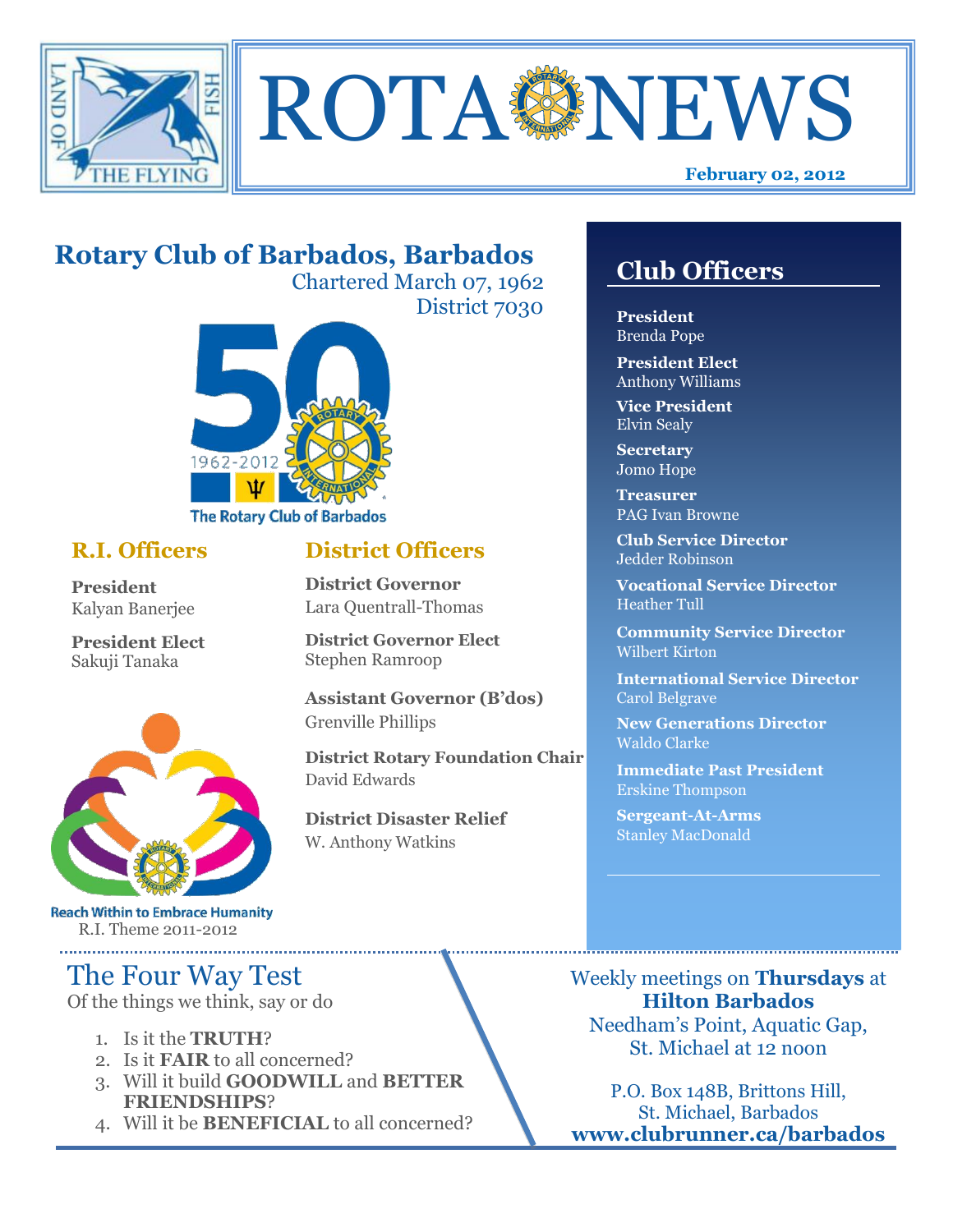

# **50th Anniversary Status Update**

Fellow Rotarians,

Please see below update on 50th Anniversary activities as at January 31st, 2012 :

### **Activity Status**

**50th Anniversary Logo**  Created and in use

#### **Rotary Website**

Under the Chairmanship of Rotarian Steve Cozier, the Website Committee has established a Website as a part of the new ClubRunner website to highlight several events planned for the 50<sup>th</sup> Anniversary celebrations.

### **Tree Planting**

50 trees of varying varieties will be planted on ½ acre of land designated for the National Botanical Gardens at Waterford, St. Michael.

#### **Repair/Clean-up of 6 Homes of Indigent Persons**

Repairs of two homes competed and handover was done .

**Special Concert by National Youth Orchestra**

Concert took place October 18, 2011 at the Frank Collymore Hall

#### **Magazine/Cookbook** The Magazine is in an advanced stage of completion. **Cookbook**

The cookbook is on hold  $\star$ 

**Special "Carols by Candlelight" December 2011**

Was extremely successful on December 11, 2011

### **Pictorial Exhibition at Grand Salle, Central**

**Bank of Barbados & Multimedia Presentations** Under the guidance of Rotarian Kim Tudor a Pictorial Exhibition will take place at the Grand Salle of the Central Bank during the week of March 5, 2012, Monday to Friday.

#### **Commemorative Stamp**

Our application for the issue of a Commemorative Stamp was not approved. An alternative was suggested by the Post Master General.

#### **Awards Presentations**

A number of prospective individuals and entities have been identified for recognition at our Anniversary Award Ceremonies.



Work in progress



Special thanks to all Rotarians who attended the Club Forum on Saturday, January 28th, 2012 at the Barbados Light & Power training room.



*President Brenda addressing Rotarians at the club forum*

# 58

### **Week of Activities** March 4 - 10, 2012

| <b>Sunday</b><br>March 4    | • Church Service St. Mary's Anglican Church 9.30<br>a.m.<br>Rotary Flag to be presented during service<br>٠                                                                                                                                                           |  |  |  |
|-----------------------------|-----------------------------------------------------------------------------------------------------------------------------------------------------------------------------------------------------------------------------------------------------------------------|--|--|--|
| <b>Monday</b><br>March 5    | Launch of Tree Planting initiative at Waterford<br>٠<br>Minister invited<br>۰.                                                                                                                                                                                        |  |  |  |
| Tuesday<br>March 6          | No activity except radio and tv interviews/spots<br>ò,<br>with vocational service theme                                                                                                                                                                               |  |  |  |
| Wednesday<br>March 7        | • Joint 50th Anniversary Luncheon with other 3<br>Clubs<br>Replaces normal Thursday lunch<br>Some 50 <sup>th</sup> anniversary awards presented<br>ш.                                                                                                                 |  |  |  |
| <b>Thursday</b><br>March 8  | Community Outreach Activity - Formal handover<br>of Boview home<br>Other activity to be conducted in conjunction with<br>Interact/Rotaract                                                                                                                            |  |  |  |
| Friday<br>March 9           | No activity except radio and tv interviews/spots<br>٠<br>with international service theme                                                                                                                                                                             |  |  |  |
| <b>Saturday</b><br>March 10 | • Gala at Hilton Hotel with Video/Multimedia<br>Presentation<br>Some of the Multimedia Exhibits will also be on<br>a.<br>show<br>Launch of exhibition occurring in following week<br>at Museum<br>String Ensemble to be provided by Barbados<br>Ľ,<br>Youth Orchestra |  |  |  |











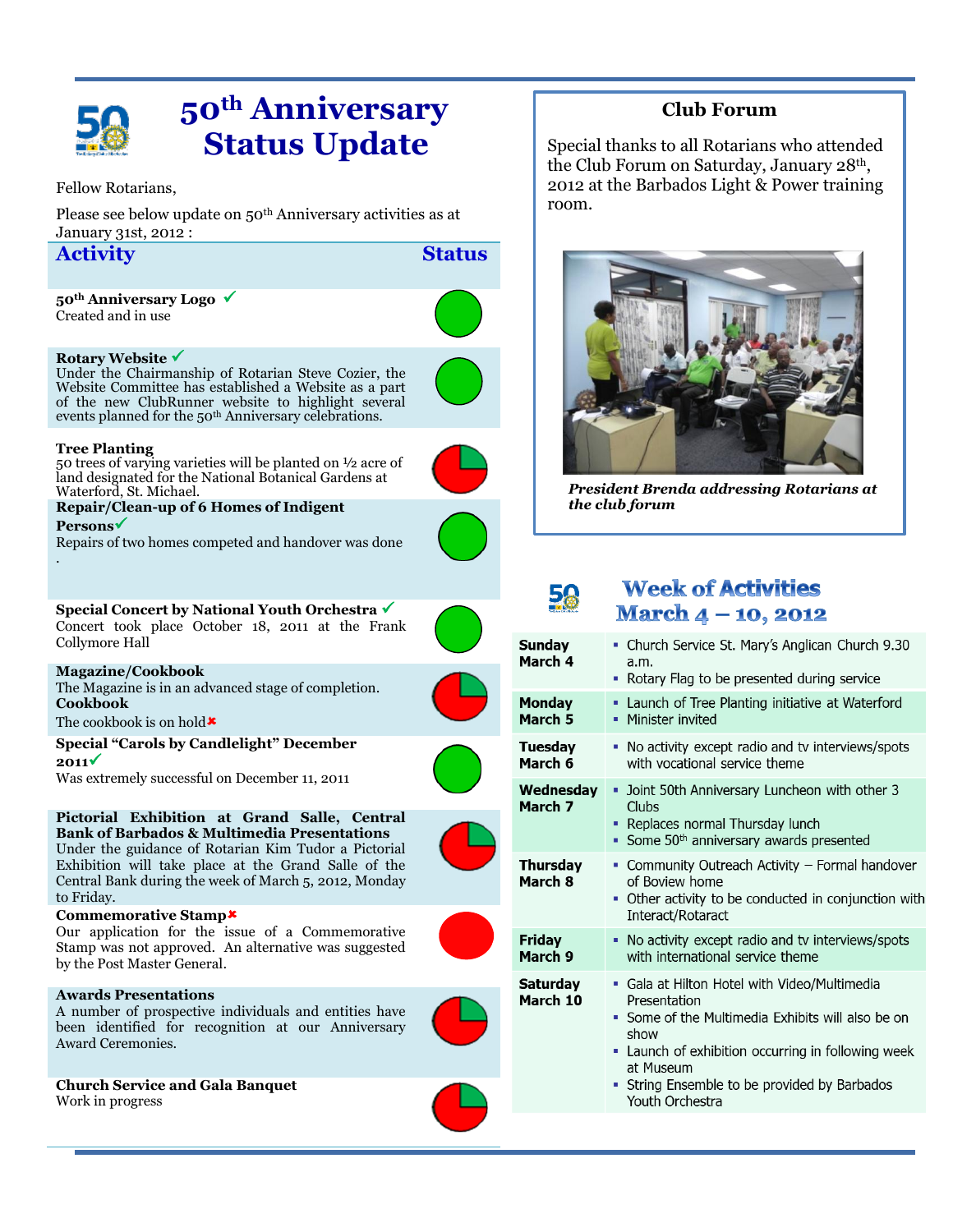# Historic Moments: Firsts and other Fun Facts



*The first four Rotarians: Gustavus Loehr, Silvester Schiele, Hiram Shorey, and Paul P. Harris, sometime between 1905 and 1912 first general* 

# **Did you know that Rotary founder Paul Harris wasn't the first president of a Rotary club?**

That distinction is actually held by Harris's friend Silvester Schiele, who served as the first president of the Rotary Club of Chicago. Harris deferred his club leadership duties until February 1907, when he was elected the third president of the Chicago club.

In honor of Rotary Awareness Month in January, here's a collection of facts and firsts to expand your knowledge of Rotary. Get the new year off to a good start by sharing a few of these at your next club meeting:

#### **Club firsts**

On 23 February 1905, Paul P. Harris, Gustavus Loehr, Silvester Schiele, and Hiram E. Shorey gathered in Chicago for what would become known as the first Rotary club meeting. A second club was formed in [San](http://www.rotary.org/en/MediaAndNews/News/Pages/081112_news_historic.aspx)  [Francisco](http://www.rotary.org/en/MediaAndNews/News/Pages/081112_news_historic.aspx) in 1908, and soon after, clubs began to pop up across North America.

On 1 August 1912, the Rotary Club of London became the first club chartered outside of North America. The Rotary Club of Dublin, Ireland, had been organized earlier, but didn't receive its charter until 1 May 1913.

#### **Presidential firsts**

Paul Harris was elected as first president of the National Association of Rotary Clubs (which later became Rotary International) in 1910, and is the only president to have served two terms.

Other firsts: Canadian E. Leslie Pidgeon (1917-18) was the first Rotary president from outside the United States, Sydney W. Pascall (1931-32) was the first from Great Britain, and Maurice Duperrey (1937-38) was the first from continental Europe.

#### **Foundation firsts**

In 1929, The Rotary Foundation gave its first gift, US\$500, to the International Society for Crippled Children (later Easter Seals), which was founded in 1921 by Rotarian Edgar F. Allen, of the Rotary Club of Elyria, Ohio, USA

**Paul Harris Fellow recognition** was established in 1957 to show appreciation for contributions, and to encourage substantial ones, to what was then the Foundation's only program: Rotary Foundation Fellowships for Advanced Study, the precursor to Ambassadorial Scholarships. Today, the recognition acknowledges individuals who contribute, or who have contributions made in their name, \$1,000 to The Rotary Foundation

#### **Convention facts**

Edinburgh, Scotland, hosted the first convention outside North America in June 1921.

Rotary's first convention in Asia was held in Tokyo in 1961. Among the record-setting 23,366 paid and unpaid registrants was the emperor of Japan.

The largest convention to date, based on the number of paid registrants, was the Rotary centennial convention held in Chicago in 2005.